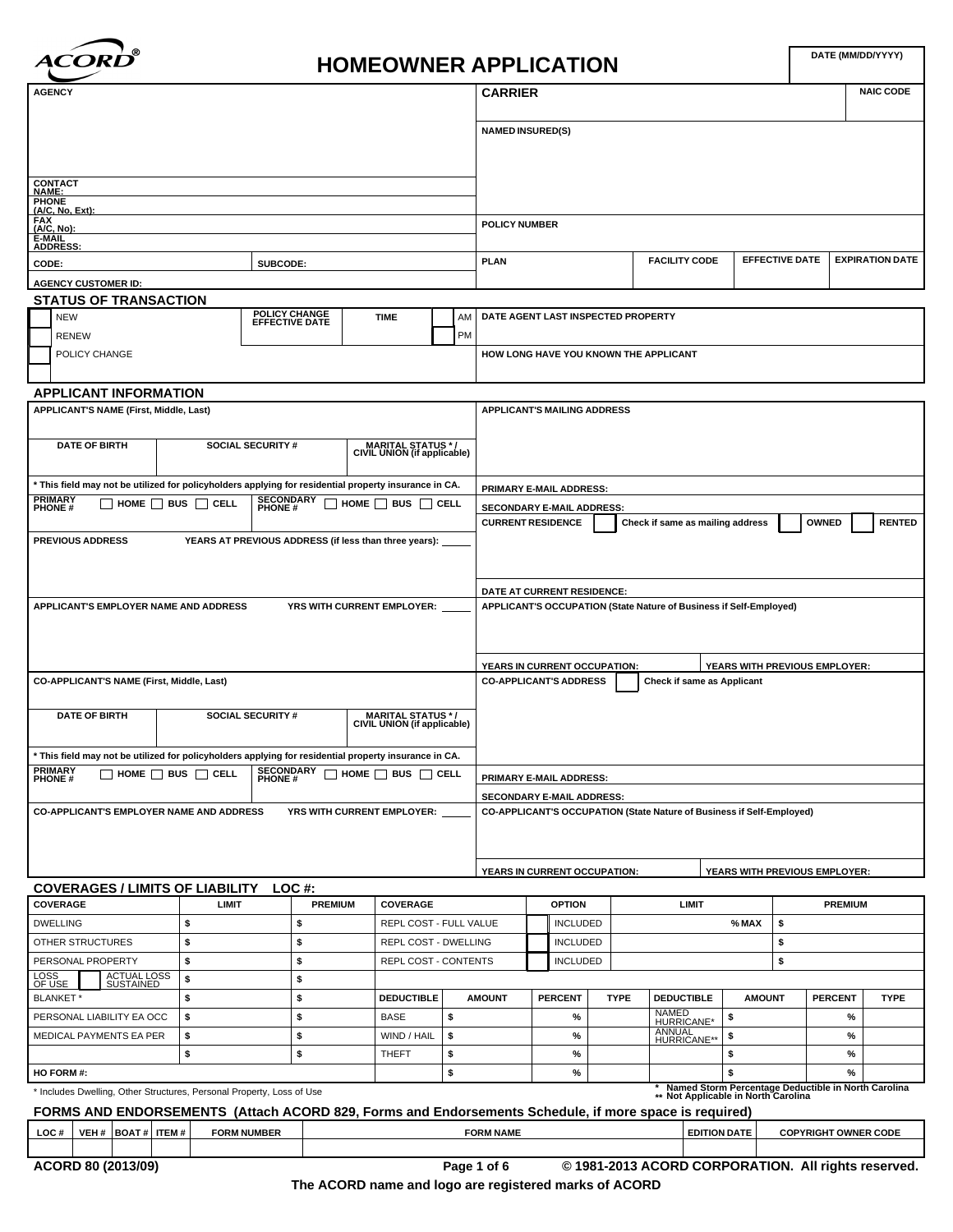# **AGENCY CUSTOMER ID:**

|                                                                         |                           |                         |                 |                                                                                         |                       |                  | PAYMENT PLAN (Attach ACORD 610, Premium Payment Supplement, if additional information is required) |                          |                  |                                   |                                       |                        |                 |             |                              |                                        |              |                           |                          |
|-------------------------------------------------------------------------|---------------------------|-------------------------|-----------------|-----------------------------------------------------------------------------------------|-----------------------|------------------|----------------------------------------------------------------------------------------------------|--------------------------|------------------|-----------------------------------|---------------------------------------|------------------------|-----------------|-------------|------------------------------|----------------------------------------|--------------|---------------------------|--------------------------|
| <b>BILLING ACCOUNT#:</b>                                                |                           |                         |                 |                                                                                         |                       |                  | <b>DEPOSIT AMOUNT: \$</b>                                                                          |                          |                  |                                   |                                       |                        |                 |             | <b>EST TOTAL PREMIUM: \$</b> |                                        |              |                           |                          |
| <b>BILLING</b>                                                          |                           | <b>PAYMENT PLAN</b>     |                 |                                                                                         |                       |                  | <b>PAYMENT METHOD</b>                                                                              |                          |                  |                                   |                                       |                        |                 |             |                              | <b>MAIL POLICY TO:</b>                 |              |                           |                          |
| DIRECT BILL - POLICY                                                    |                           |                         | <b>FULL PAY</b> |                                                                                         | <b>BI-MONTHLY</b>     |                  | CASH                                                                                               | <b>EFT</b>               |                  |                                   |                                       |                        |                 |             |                              | <b>AGENT</b>                           |              |                           |                          |
| DIRECT BILL - ACCT                                                      |                           |                         | ANNUAL          |                                                                                         | <b>MONTHLY</b>        |                  | <b>CHECK</b>                                                                                       |                          |                  | PAYROLL DEDUCTION                 |                                       |                        |                 |             |                              | <b>INSURED</b>                         |              |                           |                          |
| <b>AGENCY BILL</b>                                                      |                           |                         | SEMI-ANNUAL     |                                                                                         |                       |                  | <b>CREDIT CARD</b>                                                                                 |                          |                  |                                   | PRE-AUTHORIZED DRAFT/CHECK (PAC)      |                        |                 |             |                              |                                        |              |                           |                          |
|                                                                         |                           |                         | QUARTERLY       |                                                                                         |                       |                  |                                                                                                    |                          |                  |                                   |                                       |                        |                 |             |                              |                                        |              |                           |                          |
| <b>PAYOR</b>                                                            |                           |                         |                 |                                                                                         |                       |                  | <b>PREMIUM FINANCED?</b>                                                                           | <b>FINANCE COMPANY</b>   |                  |                                   |                                       |                        |                 |             |                              |                                        |              |                           |                          |
| <b>INSURED</b>                                                          |                           | <b>MORTGAGEE</b>        |                 |                                                                                         |                       |                  | Y/N                                                                                                |                          |                  |                                   |                                       |                        |                 |             |                              |                                        |              |                           |                          |
| <b>RATING / UNDERWRITING</b>                                            |                           |                         |                 | LOC#                                                                                    |                       |                  |                                                                                                    |                          |                  |                                   |                                       |                        |                 |             |                              |                                        |              |                           |                          |
| <b>CONSTRUCTION TYPE</b>                                                |                           | $\%$                    |                 | <b>COURSE OF CONSTRUCTION</b>                                                           |                       |                  | <b>HOUSEKEEPING CONDITION</b>                                                                      |                          |                  |                                   | PROTECTION DEVICE TYPE                |                        |                 |             | <b>DISTANCE TO</b>           |                                        |              |                           |                          |
| <b>MASONRY VENEER</b>                                                   |                           |                         |                 | <b>BUILDERS RISK</b>                                                                    |                       |                  | <b>EXCELLENT</b>                                                                                   | AVERAGE                  |                  | <b>SYSTEM</b>                     | <b>SMOKE</b>                          | <b>TEMP</b>            | <b>BURG</b>     |             | <b>FIRE HYDRANT</b>          |                                        |              | <b>FIRE STATION</b>       |                          |
| <b>FRAME</b>                                                            |                           |                         |                 | <b>RENOVATION</b>                                                                       |                       |                  | GOOD                                                                                               | <b>BELOW AVG</b>         |                  | <b>CENTRAL</b>                    |                                       |                        |                 |             |                              |                                        | FT           |                           | MI                       |
| <b>MASONRY</b>                                                          |                           |                         |                 | <b>RECONSTRUCTION</b>                                                                   |                       |                  | <b>PLUMBING CONDITION</b>                                                                          |                          |                  | <b>DIRECT</b>                     |                                       |                        |                 |             | # FIRE DIVISIONS             |                                        |              |                           | # UNITS FIRE DIV         |
|                                                                         |                           |                         |                 | <b>OCCUPANCY</b>                                                                        |                       |                  | <b>EXCELLENT</b>                                                                                   | AVERAGE                  |                  | LOCAL                             |                                       |                        |                 |             |                              |                                        |              |                           |                          |
| <b>SIDING</b>                                                           |                           | $\%$                    |                 | <b>OWNER</b>                                                                            |                       |                  | GOOD                                                                                               | <b>BELOW AVG</b>         |                  | <b>DOOR LOCK</b>                  |                                       | <b>SPRINKLER</b>       |                 |             | <b>PROT CLASS</b>            |                                        |              |                           | <b>FIRE EXTINGUISHER</b> |
| ALUMINUM SIDING                                                         |                           |                         |                 | <b>TENANT</b>                                                                           |                       |                  | ANY KNOWN LEAKS? (Y/N)                                                                             |                          |                  |                                   | <b>DEADBOLT</b>                       |                        | <b>PARTIAL</b>  |             |                              |                                        |              |                           | Y/N                      |
| <b>STUCCO</b>                                                           |                           |                         |                 | <b>UNOCCUPIED</b>                                                                       |                       |                  | <b>ROOF CONDITION</b>                                                                              |                          |                  |                                   | <b>SPRING</b>                         |                        | <b>FULL</b>     |             | <b>TERRITORY</b>             |                                        |              |                           |                          |
|                                                                         |                           |                         |                 | <b>VACANT</b>                                                                           |                       |                  | <b>EXCELLENT</b>                                                                                   | AVERAGE                  |                  |                                   |                                       |                        |                 |             |                              |                                        |              |                           |                          |
| VINYL SIDING / PLASTIC<br>CEDAR, WOOD,<br>SHINGLE                       |                           |                         |                 |                                                                                         |                       |                  |                                                                                                    | <b>BELOW AVG</b>         |                  |                                   | <b>FIRE DISTRICT NAME</b>             |                        |                 |             |                              |                                        |              | <b>FIRE DIST CODE</b>     |                          |
|                                                                         |                           |                         |                 | <b>RESIDENCE TYPE</b>                                                                   |                       |                  | GOOD<br><b>ROOF MATERIAL</b>                                                                       |                          |                  |                                   |                                       |                        |                 |             |                              |                                        |              |                           |                          |
| EIFSCB (on cinder block)                                                |                           |                         |                 |                                                                                         |                       |                  |                                                                                                    |                          |                  | <b>PRIMARY HEAT</b>               |                                       |                        |                 |             |                              | <b>SECONDARY HEAT</b>                  |              |                           |                          |
| EIFSS (on studs)                                                        |                           |                         |                 | <b>DWELLING</b>                                                                         |                       |                  | <b>DISTANCE TO TIDAL WATER</b>                                                                     |                          |                  |                                   |                                       |                        |                 | <b>NONE</b> |                              |                                        |              |                           | <b>NONE</b>              |
| YEAR EIFS INSTALLED:                                                    |                           |                         |                 | APARTMENT                                                                               |                       |                  |                                                                                                    | <b>■ Miles</b> ■ Feet    |                  |                                   |                                       |                        |                 |             |                              |                                        |              |                           |                          |
| <b>USAGE TYPE</b>                                                       |                           |                         |                 | <b>CONDOMINIUM</b>                                                                      |                       |                  | <b>PURCHASE PRICE</b>                                                                              | <b>PURCHASE DATE</b>     |                  | <b>WIRING</b>                     | DATE HEATING SYSTEM LAST SERVICED:    |                        |                 |             |                              |                                        |              | <b>ELECTRICAL SYSTEMS</b> |                          |
|                                                                         |                           |                         |                 | <b>TOWNHOUSE</b>                                                                        |                       |                  |                                                                                                    |                          |                  |                                   |                                       |                        |                 |             |                              |                                        |              |                           |                          |
| <b>PRIMARY</b>                                                          |                           | SEASONAL                |                 | <b>ROWHOUSE</b>                                                                         |                       | \$               |                                                                                                    |                          |                  |                                   | <b>COPPER</b>                         |                        |                 |             | <b>LAST INSPECTED DATE</b>   |                                        |              | <b>CIRCUIT BREAKERS</b>   |                          |
| SECONDARY                                                               |                           | <b>FARM</b>             |                 | CO-OP                                                                                   |                       |                  | <b>SECURITY</b><br><b>VISIBLE FROM</b>                                                             | <b>VISIBLE TO</b>        |                  |                                   | <b>ALUMINUM</b>                       |                        |                 |             |                              |                                        | <b>FUSES</b> |                           |                          |
|                                                                         |                           |                         |                 |                                                                                         |                       |                  | <b>ROAD</b>                                                                                        | <b>NEIGHBORS</b>         |                  |                                   | KNOB & TUBE                           |                        |                 |             |                              |                                        |              | <b>NUMBER OF AMPS</b>     |                          |
|                                                                         |                           |                         |                 |                                                                                         |                       |                  | <b>OCCUPIED DAILY</b>                                                                              |                          |                  |                                   |                                       |                        |                 |             |                              |                                        |              |                           |                          |
| YEAR BUILT                                                              |                           | # ROOMS                 |                 | # FAMILIES                                                                              | <b>RATING CREDITS</b> |                  |                                                                                                    | <b>DWELLING LOCATION</b> |                  |                                   | <b>RATING</b>                         |                        |                 |             | <b>RENOVATIONS</b>           |                                        | PART         | <b>COMP</b>               | <b>YEAR</b>              |
|                                                                         |                           |                         |                 |                                                                                         |                       |                  | NON-SMOKER                                                                                         |                          | IN CITY LIMITS   |                                   | <b>CLASS</b>                          |                        | <b>SPECIFIC</b> |             | <b>WIRING</b>                |                                        |              |                           |                          |
| <b>MARKET VALUE</b>                                                     |                           | # APARTMENTS            |                 | # HOUSEHOLD<br>RESIDENTS                                                                |                       |                  | <b>MANNED SECURITY</b>                                                                             |                          | IN FIRE DISTRICT |                                   | <b>FOUNDATION</b>                     |                        | <b>NONE</b>     |             | <b>PLUMBING</b>              |                                        |              |                           |                          |
| \$                                                                      |                           |                         |                 |                                                                                         |                       |                  | LIGHTNING PROTECTION                                                                               |                          | IN PROT SUBURB   |                                   | <b>OPEN</b>                           |                        |                 |             | <b>HEATING</b>               |                                        |              |                           |                          |
| <b>REPLACEMENT COST</b>                                                 |                           | # WEEKS RENTED          |                 | <b>TAX CODE</b>                                                                         |                       |                  | OFF PREMISE THEFT EXCL                                                                             |                          |                  |                                   | <b>CLOSED</b>                         |                        |                 |             | <b>ROOFING</b>               |                                        |              |                           |                          |
|                                                                         |                           |                         |                 |                                                                                         |                       |                  |                                                                                                    |                          |                  |                                   |                                       |                        |                 |             |                              |                                        |              |                           |                          |
| \$                                                                      |                           |                         |                 |                                                                                         |                       |                  |                                                                                                    |                          |                  | <b>FUEL STORAGE TANK LOCATION</b> |                                       |                        | <b>NONE</b>     |             | <b>EXTERIOR PAINT</b>        |                                        |              |                           |                          |
| <b>TOTAL LIVING AREA</b>                                                |                           | <b>BLDG CODE GRADE</b>  |                 |                                                                                         |                       |                  |                                                                                                    |                          |                  |                                   | INDOORS ABOVE GROUND MASONRY FLOOR    |                        |                 |             | <b>WIND CLASS</b>            |                                        |              |                           |                          |
|                                                                         | SQ FT                     |                         |                 |                                                                                         | <b>SWIMMING POOL</b>  |                  | <b>NONE</b>                                                                                        |                          |                  |                                   | INDOORS ABOVE GROUND NO MASONRY FLOOR |                        |                 |             |                              | <b>RESISTIVE</b>                       |              |                           | SEMI-RESISTIVE           |
| <b>BASEMENT AREA</b>                                                    |                           | <b>INSPECTED (Y/N):</b> |                 |                                                                                         |                       |                  | ABOVE GROUND                                                                                       |                          |                  | OUTDOORS ABOVE GROUND             |                                       |                        |                 |             |                              |                                        |              |                           |                          |
|                                                                         | SQ FT                     |                         |                 | FIREPLACES (Enter # or 0 for none)                                                      |                       | <b>IN GROUND</b> |                                                                                                    |                          |                  |                                   | OUTDOORS BELOW GROUND                 |                        |                 |             | <b>WINDSTORM</b>             |                                        |              |                           |                          |
|                                                                         |                           | <b>CHIMNEYS</b>         |                 |                                                                                         |                       |                  | <b>APPROVED FENCE</b>                                                                              |                          |                  |                                   |                                       |                        |                 |             | <b>STORM SHUTTERS</b>        |                                        |              |                           |                          |
|                                                                         | SQ FT   HEARTHS           |                         |                 |                                                                                         |                       |                  | <b>DIVING BOARD</b>                                                                                | FUEL LINE LOCATION       |                  |                                   |                                       |                        |                 |             | Α                            |                                        | В            |                           |                          |
|                                                                         |                           | PRE-FAB                 |                 |                                                                                         |                       | <b>SLIDE</b>     |                                                                                                    |                          | UNDER GROUND     |                                   |                                       |                        |                 |             |                              |                                        |              |                           |                          |
|                                                                         | SQ FT   WOOD STOVE INSERT |                         |                 |                                                                                         |                       |                  |                                                                                                    |                          |                  | THROUGH FOUNDATION                |                                       |                        |                 |             |                              |                                        |              | HURRICANE RESISTIVE GLASS |                          |
| <b>GARAGE AREA</b><br><b>BREEZEWAY AREA</b><br><b>LOCATION SCHEDULE</b> |                           |                         |                 |                                                                                         |                       |                  |                                                                                                    |                          |                  |                                   |                                       |                        |                 |             |                              |                                        |              |                           |                          |
|                                                                         |                           |                         |                 |                                                                                         |                       |                  |                                                                                                    |                          |                  |                                   |                                       |                        |                 |             |                              |                                        |              |                           |                          |
| LOC #<br><b>STREET</b>                                                  |                           |                         |                 |                                                                                         |                       |                  | <b>CITY</b>                                                                                        |                          |                  |                                   | <b>COUNTY</b>                         |                        |                 |             |                              | STATE $\vert$ ZIP + 4                  |              |                           |                          |
|                                                                         |                           |                         |                 |                                                                                         |                       |                  |                                                                                                    |                          |                  |                                   |                                       |                        |                 |             |                              |                                        |              |                           |                          |
|                                                                         |                           |                         |                 |                                                                                         |                       |                  |                                                                                                    |                          |                  |                                   |                                       |                        |                 |             |                              |                                        |              |                           |                          |
|                                                                         |                           |                         |                 |                                                                                         |                       |                  |                                                                                                    |                          |                  |                                   |                                       |                        |                 |             |                              |                                        |              |                           |                          |
|                                                                         |                           |                         |                 | <b>NO PRIOR COVERAGE</b>                                                                |                       |                  |                                                                                                    |                          |                  |                                   |                                       |                        |                 |             |                              |                                        |              |                           |                          |
|                                                                         |                           |                         |                 |                                                                                         |                       |                  |                                                                                                    |                          |                  |                                   | PRIOR POLICY NUMBER                   |                        |                 |             |                              |                                        |              |                           | <b>EXPIRATION DATE</b>   |
|                                                                         |                           |                         |                 |                                                                                         |                       |                  |                                                                                                    |                          |                  |                                   |                                       |                        |                 |             |                              |                                        |              |                           |                          |
|                                                                         |                           |                         |                 |                                                                                         |                       |                  |                                                                                                    |                          |                  |                                   |                                       |                        |                 |             |                              |                                        |              |                           |                          |
| <b>PRIOR COVERAGE</b><br><b>PRIOR CARRIER</b><br><b>LOSS HISTORY</b>    |                           | THE LAST                |                 | ANY LOSSES, WHETHER OR NOT PAID BY INSURANCE, DURING<br>YEARS, AT THIS OR ANY LOCATION? |                       |                  |                                                                                                    |                          |                  | Y/N                               |                                       | IF YES, INDICATE BELOW |                 |             |                              | <b>APPLICANT'S</b><br><b>INITIALS:</b> |              |                           |                          |
|                                                                         |                           |                         |                 |                                                                                         |                       |                  |                                                                                                    |                          |                  |                                   |                                       |                        |                 |             |                              |                                        |              | <b>ENTERED BY</b>         | $\overline{N}$           |
| <b>LOSS DATE</b>                                                        | <b>LOSS TYPE</b>          |                         |                 |                                                                                         |                       |                  | <b>DESCRIPTION OF LOSS</b>                                                                         |                          |                  |                                   |                                       |                        | CAT#            |             | <b>AMOUNT PAID</b>           |                                        |              | (A)GENT<br>(C)OMPANY      | (Y/N)                    |
|                                                                         |                           |                         |                 |                                                                                         |                       |                  |                                                                                                    |                          |                  |                                   |                                       |                        |                 | \$          |                              |                                        |              |                           | <b>DISPUTE</b>           |
|                                                                         |                           |                         |                 |                                                                                         |                       |                  |                                                                                                    |                          |                  |                                   |                                       |                        |                 | \$          |                              |                                        |              |                           |                          |

l

**\$**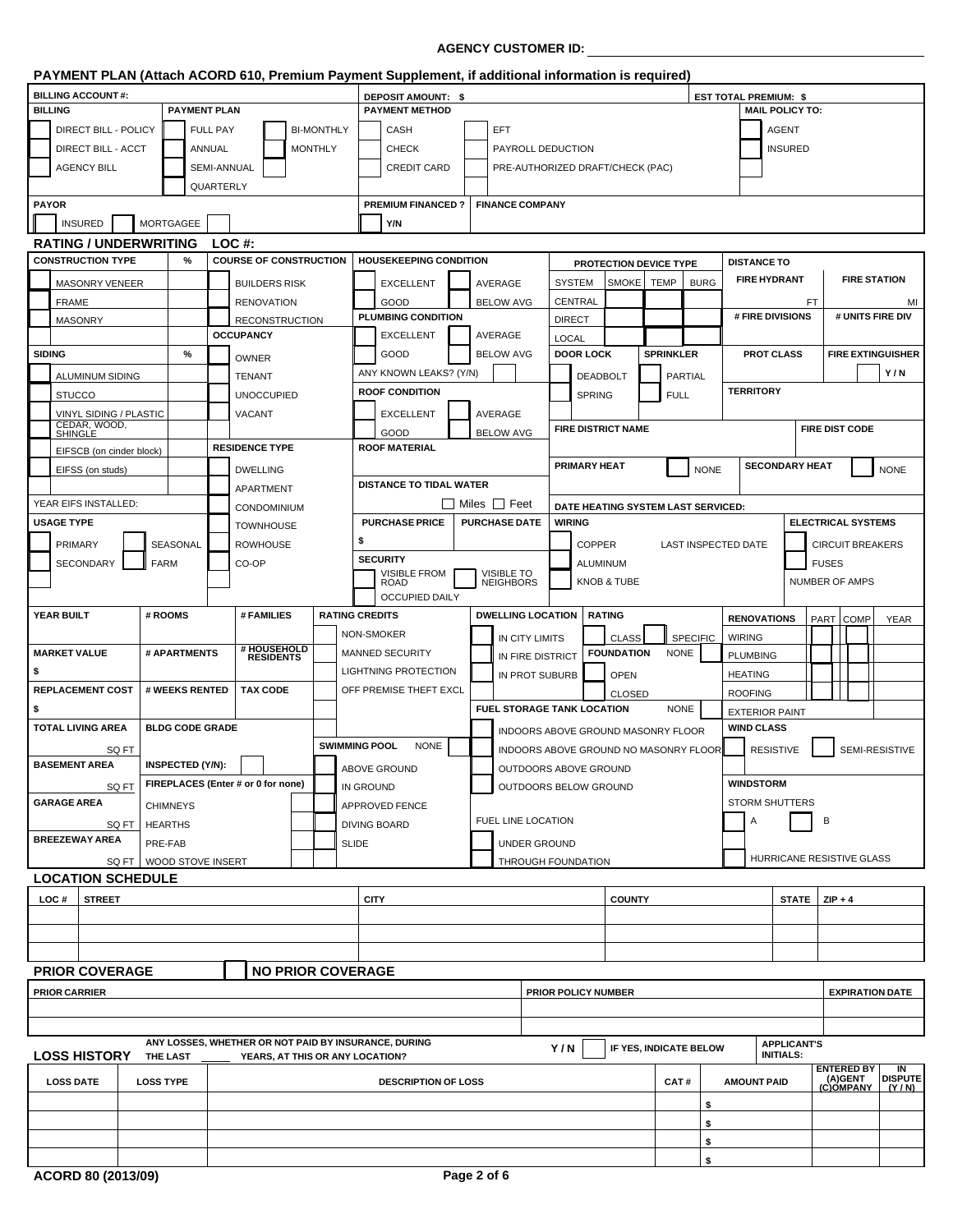# **OPTIONAL COVERAGES - ENDORSEMENTS LOC #:**

# **AGENCY CUSTOMER ID:**

| <b>COVERAGE TYPE</b>                             |       | <b>COVERAGE INFORMATION</b> |                         |                   |                            | <b>PREMIUM</b> | <b>COVERAGE TYPE</b>                     |                                       |                     |                                                     | <b>COVERAGE INFORMATION</b> |                   | <b>PREMIUM</b> |
|--------------------------------------------------|-------|-----------------------------|-------------------------|-------------------|----------------------------|----------------|------------------------------------------|---------------------------------------|---------------------|-----------------------------------------------------|-----------------------------|-------------------|----------------|
| <b>ADDITIONAL</b>                                |       | # PREMISES:                 |                         |                   |                            | \$             | <b>INFLATION GUARD</b>                   |                                       |                     | %<br><b>INCREASE</b>                                |                             |                   | \$             |
| <b>PREMISES</b><br><b>LIABILITY</b>              | LOC#: |                             | TERR:                   |                   |                            | \$             | LOSS ASSESSMENT                          | \$                                    |                     | LIMIT                                               |                             |                   | \$             |
| <b>EXTENSION</b>                                 | LOC#: |                             | TERR:                   |                   |                            | \$             |                                          | \$                                    |                     | LIMIT                                               | <b>CONST MATERIAL:</b>      |                   |                |
|                                                  |       | # PREMISES:                 |                         |                   | MED PAY (Y/N):             | \$             | MINE SUBSIDENCE                          |                                       | PROP DESC:          |                                                     |                             |                   | \$             |
| <b>ADDITIONAL</b><br><b>RESIDENCE</b>            | LOC#: |                             | MED PAY (Y/N):          |                   | # FAMILIES:                | \$             |                                          |                                       |                     | <b>REQ INCR CONTENTS \$</b>                         |                             | LIMIT             |                |
| <b>RENTED TO</b>                                 | TERR: |                             |                         |                   |                            |                | OFFICE,<br>PROFESSIONAL                  |                                       |                     | INCR CONT NOT REQ                                   | MED PAY (Y/N):              |                   |                |
| <b>OTHERS</b>                                    | LOC#: |                             | MED PAY (Y/N):          |                   | # FAMILIES:                | \$             | PRIVATE SCHOOL,                          | \$                                    |                     | OT. STRUCTS                                         | TERR:                       |                   | \$             |
|                                                  | TERR: |                             |                         |                   |                            |                | STUDIO -<br><b>RESIDENCE</b>             |                                       | <b>STRUCT TYPE:</b> |                                                     |                             |                   |                |
| <b>BUILDERS RISK</b><br>THEFT BLDG               |       |                             |                         | \$                | LIMIT                      | \$             | <b>PREMISES</b>                          |                                       |                     | <b>BUS/STRUCT DESC:</b>                             |                             |                   |                |
| <b>MATERIALS</b>                                 |       | <b>INCLUDED</b>             |                         |                   |                            |                | <b>OTHER</b>                             | \$                                    |                     | LIMIT                                               |                             |                   |                |
| <b>COLLAPSE DUE TO</b><br><b>HYDRO-STATIC</b>    |       |                             |                         | \$                | LIMIT                      | \$             | STRUCTURES -<br>INDIVIDUAL STRUC         |                                       |                     | <b>STRUCTURE DESC:</b>                              |                             |                   | \$             |
| <b>PRESSURE</b>                                  |       | <b>INCLUDED</b>             |                         |                   |                            |                | PLANTS, SHRUBS &                         |                                       |                     |                                                     | \$                          | LIMIT             | \$             |
| <b>BUILDING ORD OR</b><br><b>LAW COVERAGE</b>    | \$    |                             | AGG                     | \$                | <b>INCR</b>                | \$             | <b>TREES</b>                             |                                       | <b>INCLUDED</b>     |                                                     |                             |                   |                |
|                                                  |       | <b>INCLUDED</b>             |                         |                   | % REBUILD                  |                | REFRIGERATED<br><b>FOOD PRODUCTS</b>     |                                       | <b>INCLUDED</b>     |                                                     | \$                          | LIMIT             | \$             |
| <b>BUS PROP AT HOME</b>                          |       | <b>INCLUDED</b>             |                         | \$                | LIMIT                      | \$             | <b>SINK HOLE</b>                         |                                       |                     |                                                     |                             |                   | \$             |
| BUSINESS PROP<br>AWAY FROM HOME                  |       | <b>INCLUDED</b>             |                         | \$                | LIMIT                      | \$             | <b>COLLAPSE</b><br>UNIT-OWNERS           |                                       | <b>INCLUDED</b>     |                                                     |                             |                   |                |
| <b>DEBRIS REMOVAL</b>                            |       | <b>INCLUDED</b>             |                         | \$                | LIMIT                      | \$             | <b>ADDITIONS &amp;</b>                   |                                       |                     |                                                     | \$                          | LIMIT             | \$             |
|                                                  |       |                             | % DED                   | TERR:             |                            |                | <b>ALTERATIONS</b><br>SPECIAL COVERAGE   |                                       | <b>INCLUDED</b>     |                                                     |                             |                   |                |
| <b>EARTHQUAKE</b>                                | \$    | DED                         |                         |                   | <b>RETROFIT TYPE:</b>      | \$             | <b>UNSCHEDULED</b>                       |                                       |                     |                                                     |                             |                   |                |
|                                                  |       |                             |                         |                   | $\%$<br><b>MAS VENEER:</b> |                | \$<br>JEWELRY,<br><b>WATCHES, FURS</b>   |                                       |                     | AGG<br>\$                                           |                             | <b>INCR</b>       | \$             |
| <b>EMPLOYERS LIAB</b>                            | \$    |                             | LIMIT                   |                   | # OF EMPLOYEES:            | \$             | WATER BACKUP OF                          |                                       | <b>INCLUDED</b>     |                                                     | \$                          | LIMIT             | \$             |
| <b>EQUIP BREAKDOWN</b><br>(Not applicable in NC) |       | INC \$                      | DED                     | \$                | LIMIT                      | \$             | <b>SEWERS &amp; DRAINS</b><br>WATERCRAFT |                                       |                     |                                                     |                             |                   |                |
| FIRE DEPARTMENT                                  |       |                             |                         |                   |                            | \$             | <b>LIABILITY</b>                         | \$                                    | LIMIT               |                                                     |                             |                   | \$             |
| <b>SERVICE CHARGE</b><br><b>FLOOD</b>            | \$    | <b>INCLUDED</b>             | BLDG                    | \$                | <b>CONTENTS</b>            | \$             | WATERCRAFT                               | \$<br>LIMIT                           |                     |                                                     |                             | \$                |                |
|                                                  |       | <b>EXCL LIABILITY</b>       |                         |                   | <b>PROPERTY</b>            |                | PHYSICAL DAMAGE<br><b>WINDSTORM EXCL</b> |                                       |                     | YES (Not applicable in Arkansas)                    |                             |                   | \$             |
| <b>FUNGUS AND MOLD</b>                           |       |                             | <b>EXCL PROP DAMAGE</b> | \$                | <b>LIABILITY</b>           | \$             |                                          |                                       |                     | (Applicable only in CA, MT, NV, NH, NJ, NY, ND, OH, |                             |                   |                |
|                                                  |       | <b>INCLUDED</b>             |                         | \$                | # GOLF CARTS:              |                | <b>WORKERS</b><br>COMPENSATION -         | OR, WA, WV and WY)<br># OF EMPLOYEES: |                     |                                                     |                             |                   |                |
| <b>GOLF CARTS -</b><br><b>LIABILITY</b>          |       | DESCRIPTION:                |                         |                   |                            | \$             | <b>FULL TIME</b><br><b>INSERVANT</b>     |                                       |                     |                                                     |                             | \$                |                |
| <b>GOLF CARTS -</b>                              |       |                             |                         |                   |                            |                | <b>COVERAGE TYPE</b>                     |                                       | <b>OPTS</b>         | LIMIT                                               | <b>APPL TO</b>              | <b>DEDUCTIBLE</b> | <b>PREMIUM</b> |
| PHYSICAL DAMAGE                                  | \$    |                             | LIMIT                   |                   |                            | \$             | CODE                                     |                                       |                     | \$                                                  |                             | \$                |                |
| <b>IDENTITY FRAUD EXP</b>                        |       | <b>INCLUDED</b>             |                         | \$                | LIMIT                      | \$             | <b>DESCRIPTION</b>                       |                                       |                     | \$                                                  |                             | TYPE:             | \$             |
| <b>INCIDENTAL</b><br><b>FARMING PERS LIAB</b>    |       |                             | MEDICAL PAYMENTS (Y/N): |                   |                            | \$             |                                          |                                       |                     | TERR:                                               |                             | $Y/N$ :           |                |
| <b>INCR COV C</b>                                |       |                             |                         |                   |                            |                | CODE                                     |                                       |                     | \$                                                  |                             | \$                |                |
| SPECIAL LIAB LIMIT<br><b>ELECTRONIC APP</b>      |       |                             |                         |                   |                            |                | <b>DESCRIPTION</b>                       |                                       |                     | \$                                                  |                             | TYPE:             | \$             |
| IN AND OUT OF                                    | \$    |                             | <b>TOTAL</b>            | \$<br><b>INCR</b> |                            | \$             |                                          |                                       |                     | TERR:                                               |                             | $Y/N$ :           |                |
| <b>VEHICLE</b>                                   |       |                             |                         |                   |                            |                | CODE                                     |                                       |                     | \$                                                  |                             | \$                |                |
| <b>ELECTRONIC</b><br>APP IN VEHICLE              | \$    |                             | TOTAL                   | \$                | <b>INCR</b>                | \$             | <b>DESCRIPTION</b>                       |                                       |                     | \$                                                  |                             | TYPE:             | \$             |
| <b>GUNS</b>                                      | \$    |                             | TOTAL                   | \$                | <b>INCR</b>                | \$             |                                          |                                       |                     | TERR:                                               |                             | $Y/N$ :           |                |
| <b>MONEY</b>                                     | \$    |                             | TOTAL                   | \$                | <b>INCR</b>                | \$             | CODE                                     |                                       |                     | \$                                                  |                             | \$                |                |
| <b>SECURITIES</b>                                | \$    |                             | TOTAL                   | \$                | <b>INCR</b>                | \$             | <b>DESCRIPTION</b>                       |                                       |                     | \$                                                  |                             | TYPE:             | \$             |
| <b>SILVERWARE</b>                                | \$    |                             | TOTAL                   | \$                | <b>INCR</b>                | \$             |                                          |                                       |                     | TERR:                                               |                             | $Y/N$ :           |                |
| <b>GENERAL INFORMATION</b>                       |       |                             |                         |                   |                            |                |                                          |                                       |                     |                                                     |                             |                   |                |
| <b>EXPLAIN ALL "YES" RESPONSES</b>               |       |                             |                         |                   |                            |                |                                          |                                       |                     |                                                     |                             |                   | Y/N            |
|                                                  |       |                             |                         |                   |                            |                |                                          |                                       |                     |                                                     |                             |                   |                |

|                                                     | 1. ANY OTHER INSURANCE WITH THIS COMPANY? (List policy numbers)                                                      |                         |                      |  |
|-----------------------------------------------------|----------------------------------------------------------------------------------------------------------------------|-------------------------|----------------------|--|
| <b>LINE OF BUSINESS</b>                             | <b>POLICY NUMBER</b>                                                                                                 | <b>LINE OF BUSINESS</b> | <b>POLICY NUMBER</b> |  |
|                                                     |                                                                                                                      |                         |                      |  |
| (Missouri Applicants - Do not answer this question) | 2. HAS ANY COVERAGE BEEN DECLINED, CANCELLED OR NON-RENEWED DURING THE LAST THREE (3) YEARS?                         |                         |                      |  |
|                                                     | 3. HAS APPLICANT HAD A FORECLOSURE, REPOSSESSION, BANKRUPTCY OR FILED FOR BANKRUPTCY DURING THE PAST FIVE (5) YEARS? |                         |                      |  |
|                                                     | 4. HAS APPLICANT HAD A JUDGEMENT OR LIEN DURING THE PAST FIVE (5) YEARS?                                             |                         |                      |  |
|                                                     | 5. ANY OTHER RESIDENCE, NOT LISTED ON ANY APPLICATION, OWNED, OCCUPIED OR RENTED?                                    |                         |                      |  |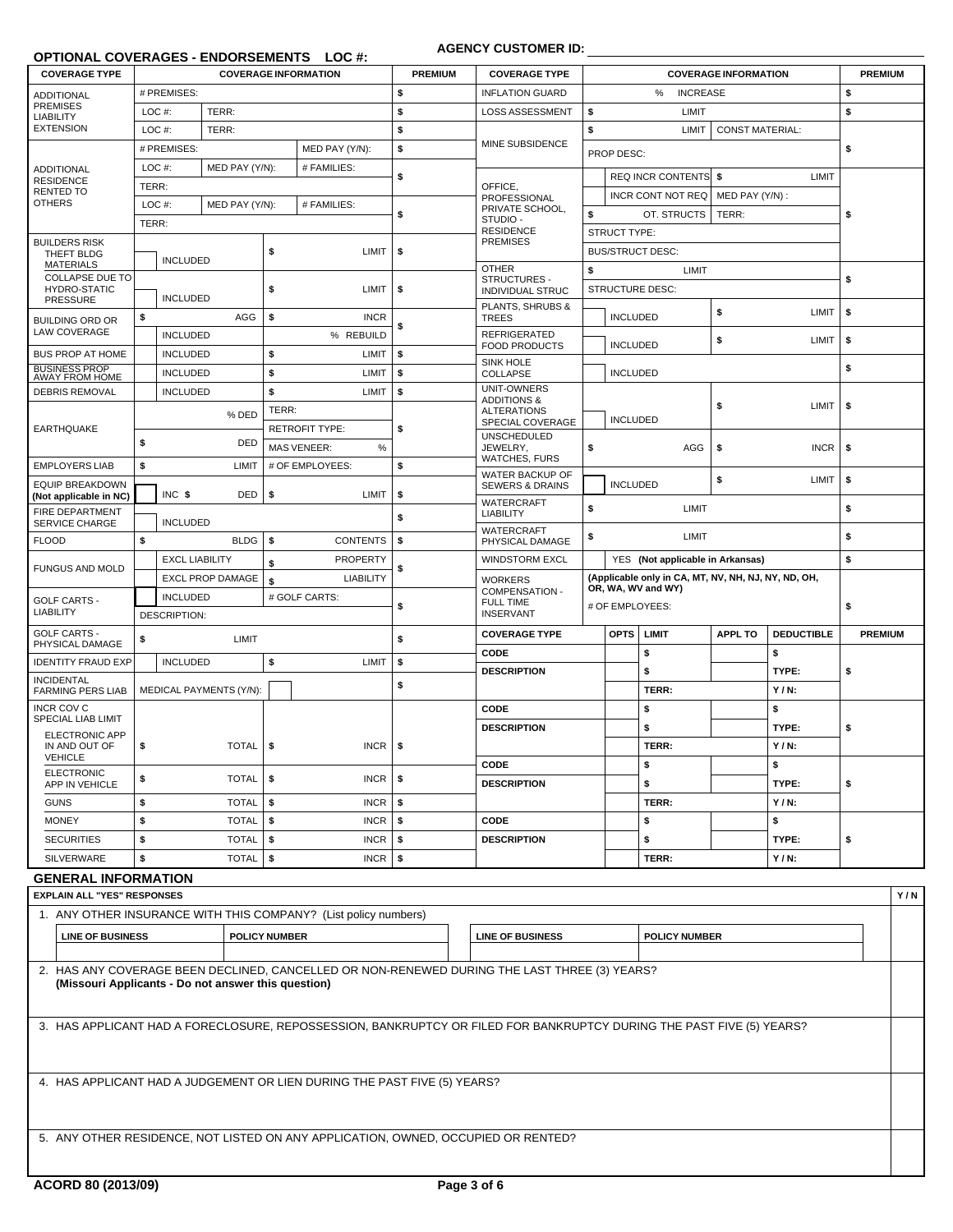| <b>GENERAL INFORMATION (continued)</b>                                                                                                                                                                                                                                      |                           | <b>AGENCY CUSTOMER ID:</b> |                                      |                       |                           |     |
|-----------------------------------------------------------------------------------------------------------------------------------------------------------------------------------------------------------------------------------------------------------------------------|---------------------------|----------------------------|--------------------------------------|-----------------------|---------------------------|-----|
| <b>EXPLAIN ALL "YES" RESPONSES</b>                                                                                                                                                                                                                                          |                           |                            |                                      |                       |                           | Y/N |
| 6. HAS INSURANCE BEEN TRANSFERRED WITHIN AGENCY?                                                                                                                                                                                                                            |                           |                            |                                      |                       |                           |     |
|                                                                                                                                                                                                                                                                             |                           |                            |                                      |                       |                           |     |
|                                                                                                                                                                                                                                                                             |                           |                            |                                      |                       |                           |     |
| 7. DOES APPLICANT OWN ANY RECREATIONAL VEHICLES (SNOW MOBILES, DUNE BUGGIES, MINI BIKES, ATVS, etc), NOT SCHEDULED ON THIS POLICY?                                                                                                                                          |                           |                            |                                      |                       |                           |     |
| <b>MAKE</b><br><b>YEAR</b>                                                                                                                                                                                                                                                  |                           | <b>MODEL</b>               |                                      | <b>BODY TYPE</b>      |                           |     |
|                                                                                                                                                                                                                                                                             |                           |                            |                                      |                       |                           |     |
|                                                                                                                                                                                                                                                                             |                           |                            |                                      |                       |                           |     |
| 8. DURING THE LAST FIVE (5) YEARS [TEN (10) YEARS IN RHODE ISLAND], HAS ANY APPLICANT BEEN INDICTED FOR OR CONVICTED OF ANY DEGREE                                                                                                                                          |                           |                            |                                      |                       |                           |     |
| OF THE CRIME OF FRAUD, BRIBERY, ARSON OR ANY OTHER ARSON-RELATED CRIME IN CONNECTION WITH THIS OR ANY OTHER PROPERTY?<br>(In RI, failure to disclose the existence of an arson conviction is a misdemeanor punishable by a sentence of up to one (1) year of imprisonment.) |                           |                            |                                      |                       |                           |     |
|                                                                                                                                                                                                                                                                             |                           |                            |                                      |                       |                           |     |
|                                                                                                                                                                                                                                                                             |                           |                            |                                      |                       |                           |     |
| <b>GENERAL INFORMATION - RESIDENTIAL LOC#:</b>                                                                                                                                                                                                                              |                           |                            |                                      |                       |                           |     |
| EXPLAIN ALL "YES" RESPONSES UNLESS STATED OTHERWISE                                                                                                                                                                                                                         |                           |                            |                                      |                       |                           | Y/N |
| 1. ANY BUSINESS CONDUCTED ON PREMISES?                                                                                                                                                                                                                                      | <b>FARMING</b>            |                            | <b>TELECOMMUTER</b>                  |                       | DAY CARE # OF CHILDREN:   |     |
|                                                                                                                                                                                                                                                                             |                           | HOME OFFICE/BUSINESS       |                                      |                       |                           |     |
| 2. ANY RESIDENCE EMPLOYEES? # FULL TIME:                                                                                                                                                                                                                                    | <b>DESCRIPTION:</b>       |                            | # PART TIME:                         | <b>DESCRIPTION:</b>   |                           |     |
| 3. ANY FLOODING, BRUSH, FOREST FIRE OR LANDSLIDE HAZARD?                                                                                                                                                                                                                    |                           |                            |                                      |                       |                           |     |
|                                                                                                                                                                                                                                                                             |                           |                            |                                      |                       |                           |     |
|                                                                                                                                                                                                                                                                             |                           |                            |                                      |                       |                           |     |
| 4. ARE THERE ANY ANIMALS OR EXOTIC PETS KEPT ON PREMISES?                                                                                                                                                                                                                   |                           |                            |                                      |                       |                           |     |
| <b>ANIMAL TYPE</b><br><b>BREED</b>                                                                                                                                                                                                                                          | <b>BITE HISTORY (Y/N)</b> |                            | <b>ANIMAL TYPE</b>                   | <b>BREED</b>          | <b>BITE HISTORY (Y/N)</b> |     |
|                                                                                                                                                                                                                                                                             |                           |                            |                                      |                       |                           |     |
| 5. IS PROPERTY SITUATED ON MORE THAN ONE ACRE? # OF ACRES:                                                                                                                                                                                                                  |                           |                            | LAND USED FOR:                       |                       |                           |     |
| 6. ANY UNCORRECTED FIRE OR BUILDING CODE VIOLATIONS?                                                                                                                                                                                                                        |                           |                            |                                      |                       |                           |     |
|                                                                                                                                                                                                                                                                             |                           |                            |                                      |                       |                           |     |
|                                                                                                                                                                                                                                                                             |                           |                            |                                      |                       |                           |     |
|                                                                                                                                                                                                                                                                             |                           |                            |                                      |                       |                           |     |
|                                                                                                                                                                                                                                                                             |                           |                            |                                      |                       |                           |     |
| 7. IS THE DWELLING / HOME FOR SALE? (no explanation required)                                                                                                                                                                                                               |                           |                            |                                      |                       |                           |     |
| 8. IS PROPERTY WITHIN 300 FEET OF A COMMERCIAL OR NON-RESIDENTIAL PROPERTY? (If "YES", describe in detail)                                                                                                                                                                  |                           |                            |                                      |                       |                           |     |
|                                                                                                                                                                                                                                                                             |                           |                            |                                      |                       |                           |     |
| 9. IS THERE A TRAMPOLINE ON THE PREMISES?                                                                                                                                                                                                                                   |                           |                            |                                      |                       |                           |     |
| a. IF "YES", IS THERE A SAFETY NET? (no explanation needed)                                                                                                                                                                                                                 |                           |                            |                                      |                       |                           |     |
| 10. WAS THE STRUCTURE ORIGINALLY BUILT FOR OTHER THAN A PRIVATE RESIDENCE AND THEN CONVERTED?                                                                                                                                                                               |                           |                            |                                      |                       |                           |     |
| ORIGINAL OCCUPANCY:                                                                                                                                                                                                                                                         |                           |                            |                                      |                       |                           |     |
| 11. ANY LEAD PAINT?                                                                                                                                                                                                                                                         |                           |                            |                                      |                       |                           |     |
|                                                                                                                                                                                                                                                                             |                           |                            |                                      |                       |                           |     |
|                                                                                                                                                                                                                                                                             |                           |                            |                                      |                       |                           |     |
|                                                                                                                                                                                                                                                                             |                           |                            |                                      |                       |                           |     |
| 12. IF A FUEL TANK IS ON PREMISES. HAS OTHER INSURANCE BEEN OBTAINED FOR THE TANK?<br>(If "YES", provide the name of the insurance company, the applicable limit and the cleanup sublimit)                                                                                  |                           |                            |                                      |                       |                           |     |
|                                                                                                                                                                                                                                                                             |                           |                            |                                      |                       |                           |     |
| <b>INSURANCE COMPANY:</b>                                                                                                                                                                                                                                                   |                           |                            | LIMIT:                               | CLEANUP/SUBLIMIT:     |                           |     |
| 13. IS THE RESIDENCE IN A GATED COMMUNITY?                                                                                                                                                                                                                                  | NAME OF COMMUNITY:        |                            |                                      |                       |                           |     |
| <b>INT</b>                                                                                                                                                                                                                                                                  | <b>ADDITION</b>           |                            |                                      |                       |                           |     |
| 14. IF BUILDING IS UNDER CONSTRUCTION, IS THE APPLICANT THE GENERAL CONTRACTOR?<br><b>START DATE</b><br><b>COMP DATE</b><br><b>EXT</b>                                                                                                                                      | <b>ADD LEVEL</b>          |                            | STRUC CHANGES   MATERIALS UNATTACHED | <b>OCC DURING REN</b> | <b>COST OF PROJECT</b>    |     |
| %<br>$\%$                                                                                                                                                                                                                                                                   | sq. ft.                   | sq. ft.                    | Y/N<br><b>INCL</b>                   | <b>EXCL</b><br>Y/N    | \$                        |     |
| ROOM USED FOR SLEEPING PURPOSES? (IL - 15 FT) (no explanation needed)                                                                                                                                                                                                       |                           |                            |                                      |                       |                           |     |
|                                                                                                                                                                                                                                                                             |                           |                            |                                      |                       |                           |     |
|                                                                                                                                                                                                                                                                             |                           |                            |                                      |                       |                           |     |
| 15. IS THERE AN APPROVED CARBON MONOXIDE ALARM IN OPERATING CONDITION WITHIN THE MANDATED NUMBER OF FEET OF EVERY<br>16. IS THE NAMED INSURED THE OWNER OF THE PROPERTY? (If "NO", provide the name of the owner)<br><b>OWNER'S NAME:</b>                                   |                           |                            |                                      |                       |                           |     |
| <b>GENERAL INFORMATION - RENTERS AND CONDOS ONLY LOC #:</b>                                                                                                                                                                                                                 |                           |                            |                                      |                       |                           |     |
| <b>EXPLAIN ALL "NO" RESPONSES</b>                                                                                                                                                                                                                                           |                           |                            |                                      |                       |                           | Y/N |
| 1. IS THERE A MANAGER ON THE PREMISES? MANAGER'S NAME:                                                                                                                                                                                                                      |                           |                            |                                      | PHONE (A/C,No):       |                           |     |
| 2. IS THERE A SECURITY ATTENDANT?                                                                                                                                                                                                                                           |                           |                            |                                      |                       |                           |     |
|                                                                                                                                                                                                                                                                             |                           |                            |                                      |                       |                           |     |
| 3. IS THE BUILDING ENTRANCE LOCKED?                                                                                                                                                                                                                                         |                           |                            |                                      |                       |                           |     |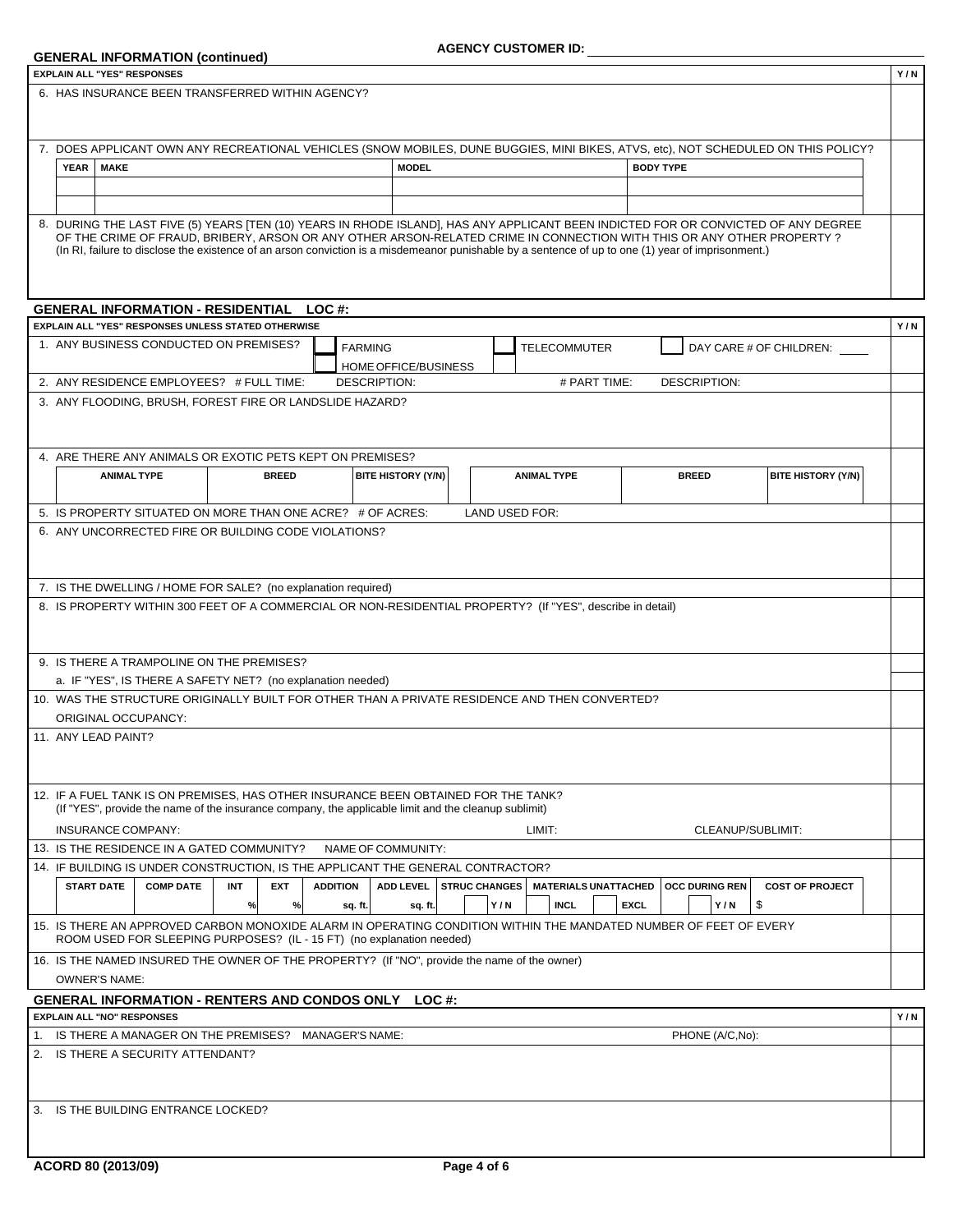|                                                 |                        |                            |                   |                                   |                    | ADDITIONAL INTEREST (Attach ACORD 45, Additional Interest Schedule, if more space is required)                                                                                                                                                                                                                                                                                                                                                                                                                                                                                                                                                               |                         |                                |  |
|-------------------------------------------------|------------------------|----------------------------|-------------------|-----------------------------------|--------------------|--------------------------------------------------------------------------------------------------------------------------------------------------------------------------------------------------------------------------------------------------------------------------------------------------------------------------------------------------------------------------------------------------------------------------------------------------------------------------------------------------------------------------------------------------------------------------------------------------------------------------------------------------------------|-------------------------|--------------------------------|--|
| <b>INTEREST</b>                                 |                        | NAME AND ADDRESS RANK:     |                   | <b>EVIDENCE:</b>                  | <b>CERTIFICATE</b> | <b>SEND BILL</b>                                                                                                                                                                                                                                                                                                                                                                                                                                                                                                                                                                                                                                             |                         | <b>INTEREST IN ITEM NUMBER</b> |  |
| <b>ADDITIONAL INSURED</b>                       |                        |                            |                   |                                   |                    |                                                                                                                                                                                                                                                                                                                                                                                                                                                                                                                                                                                                                                                              | <b>LOCATION:</b>        | <b>BUILDING:</b>               |  |
| <b>LIENHOLDER</b>                               |                        |                            |                   |                                   |                    |                                                                                                                                                                                                                                                                                                                                                                                                                                                                                                                                                                                                                                                              | <b>VEHICLE:</b>         | <b>BOAT:</b>                   |  |
| <b>LOSS PAYEE</b>                               |                        |                            |                   |                                   |                    |                                                                                                                                                                                                                                                                                                                                                                                                                                                                                                                                                                                                                                                              | <b>ITEM<br/>CLASS:</b>  | ITEM:                          |  |
| <b>MORTGAGEE</b>                                |                        |                            |                   |                                   |                    |                                                                                                                                                                                                                                                                                                                                                                                                                                                                                                                                                                                                                                                              | <b>ITEM DESCRIPTION</b> |                                |  |
| <b>TRUSTEE</b>                                  |                        |                            |                   |                                   |                    |                                                                                                                                                                                                                                                                                                                                                                                                                                                                                                                                                                                                                                                              |                         |                                |  |
|                                                 |                        | <b>REFERENCE / LOAN #:</b> |                   |                                   |                    |                                                                                                                                                                                                                                                                                                                                                                                                                                                                                                                                                                                                                                                              |                         |                                |  |
| <b>INTEREST</b>                                 |                        | NAME AND ADDRESS RANK:     |                   | <b>EVIDENCE:</b>                  | <b>CERTIFICATE</b> | <b>SEND BILL</b>                                                                                                                                                                                                                                                                                                                                                                                                                                                                                                                                                                                                                                             |                         | <b>INTEREST IN ITEM NUMBER</b> |  |
| <b>ADDITIONAL INSURED</b>                       |                        |                            |                   |                                   |                    |                                                                                                                                                                                                                                                                                                                                                                                                                                                                                                                                                                                                                                                              | <b>LOCATION:</b>        | <b>BUILDING:</b>               |  |
| <b>LIENHOLDER</b>                               |                        |                            |                   |                                   |                    |                                                                                                                                                                                                                                                                                                                                                                                                                                                                                                                                                                                                                                                              | <b>VEHICLE:</b>         | <b>BOAT:</b>                   |  |
| <b>LOSS PAYEE</b>                               |                        |                            |                   |                                   |                    |                                                                                                                                                                                                                                                                                                                                                                                                                                                                                                                                                                                                                                                              | <b>ITEM<br/>CLASS:</b>  | ITEM:                          |  |
| <b>MORTGAGEE</b>                                |                        |                            |                   |                                   |                    |                                                                                                                                                                                                                                                                                                                                                                                                                                                                                                                                                                                                                                                              | <b>ITEM DESCRIPTION</b> |                                |  |
| <b>TRUSTEE</b>                                  |                        |                            |                   |                                   |                    |                                                                                                                                                                                                                                                                                                                                                                                                                                                                                                                                                                                                                                                              |                         |                                |  |
|                                                 |                        | REFERENCE / LOAN #:        |                   |                                   |                    |                                                                                                                                                                                                                                                                                                                                                                                                                                                                                                                                                                                                                                                              |                         |                                |  |
|                                                 |                        |                            |                   |                                   |                    | REMARKS / ATTACHMENTS (ACORD 101, Additional Remarks Schedule, may be attached if more space is required)                                                                                                                                                                                                                                                                                                                                                                                                                                                                                                                                                    |                         |                                |  |
| <b>EARTHQUAKE APPLICATION</b>                   |                        |                            |                   | PERSONAL INLAND MARINE SECTION    |                    | REPLACEMENT COST ESTIMATE                                                                                                                                                                                                                                                                                                                                                                                                                                                                                                                                                                                                                                    | WATERCRAFT SECTION      |                                |  |
| FLOOD EXCLUSION NOTICE                          |                        |                            |                   | PERS UMBRELLA APPLICATION SECTION |                    | <b>RESIDENCE BASED BUSINESS SUPP</b>                                                                                                                                                                                                                                                                                                                                                                                                                                                                                                                                                                                                                         |                         | WINDSTORM LOSS MITIGATION      |  |
| <b>LEAD FREE PAINT CERTIFICATION</b>            |                        |                            | <b>PHOTOGRAPH</b> |                                   |                    | <b>SOLID FUEL SUPPLEMENT</b>                                                                                                                                                                                                                                                                                                                                                                                                                                                                                                                                                                                                                                 |                         |                                |  |
| MOBILE HOME SUPPLEMENT                          |                        |                            |                   | PROTECTION DEVICE CERTIFICATE     |                    | STATE SUPPLEMENT(S) (If applicable)                                                                                                                                                                                                                                                                                                                                                                                                                                                                                                                                                                                                                          |                         |                                |  |
|                                                 |                        |                            |                   |                                   |                    |                                                                                                                                                                                                                                                                                                                                                                                                                                                                                                                                                                                                                                                              |                         |                                |  |
|                                                 |                        |                            |                   |                                   |                    |                                                                                                                                                                                                                                                                                                                                                                                                                                                                                                                                                                                                                                                              |                         |                                |  |
| <b>BINDER / NOTICE OF INFORMATION PRACTICES</b> |                        |                            |                   |                                   |                    |                                                                                                                                                                                                                                                                                                                                                                                                                                                                                                                                                                                                                                                              |                         |                                |  |
| <b>INSURANCE BINDER</b>                         |                        |                            |                   |                                   |                    | IF THE "BINDER" BOX TO THE LEFT IS COMPLETED, THE FOLLOWING CONDITIONS APPLY:                                                                                                                                                                                                                                                                                                                                                                                                                                                                                                                                                                                |                         |                                |  |
| <b>EFFECTIVE DATE</b>                           | <b>EXPIRATION DATE</b> |                            |                   |                                   |                    | THIS COMPANY BINDS THE KIND(S) OF INSURANCE STIPULATED ON THIS APPLICATION. THIS<br>INSURANCE IS SUBJECT TO THE TERMS, CONDITIONS AND LIMITATIONS OF THE POLICY(IES) IN                                                                                                                                                                                                                                                                                                                                                                                                                                                                                      |                         |                                |  |
| <b>TIME</b>                                     | 12:01 AM               |                            |                   | CURRENT USE BY THE COMPANY.       |                    |                                                                                                                                                                                                                                                                                                                                                                                                                                                                                                                                                                                                                                                              |                         |                                |  |
|                                                 | NOON                   |                            |                   |                                   |                    | THIS BINDER MAY BE CANCELLED BY THE INSURED BY SURRENDER OF THIS BINDER OR BY                                                                                                                                                                                                                                                                                                                                                                                                                                                                                                                                                                                |                         |                                |  |
| <b>COVERAGE IS NOT BOUND</b>                    |                        |                            |                   |                                   |                    | WRITTEN NOTICE TO THE COMPANY STATING WHEN CANCELLATION WILL BE EFFECTIVE.                                                                                                                                                                                                                                                                                                                                                                                                                                                                                                                                                                                   |                         |                                |  |
|                                                 |                        |                            |                   |                                   |                    | THIS BINDER MAY BE CANCELLED BY THE COMPANY BY NOTICE TO THE INSURED IN ACCORDANCE WITH THE POLICY<br>CONDITIONS. THIS BINDER IS CANCELLED WHEN REPLACED BY A POLICY. IF THIS BINDER IS NOT REPLACED BY A POLICY,<br>THE COMPANY IS ENTITLED TO CHARGE A PREMIUM FOR THE BINDER ACCORDING TO THE RULES AND RATES IN USE BY THE<br>COMPANY. THE QUOTED PREMIUM IS SUBJECT TO VERIFICATION AND ADJUSTMENT, WHEN NECESSARY, BY THE COMPANY.                                                                                                                                                                                                                     |                         |                                |  |
|                                                 |                        |                            |                   |                                   |                    | APPLICABLE IN ARIZONA: BINDERS ARE EFFECTIVE FOR NO MORE THAN 90 DAYS; APPLICABLE IN COLORADO: THE INSURER<br>HAS THIRTY (30) BUSINESS DAYS, COMMENCING FROM THE EFFECTIVE DATE OF COVERAGE, TO EVALUATE THE ISSUANCE OF<br>THE INSURANCE POLICY; APPLICABLE IN MARYLAND: THE INSURER HAS 45 BUSINESS DAYS, COMMENCING FROM THE<br>EFFECTIVE DATE OF COVERAGE, TO CONFIRM ELIGIBILITY FOR COVERAGE UNDER THE INSURANCE POLICY; APPLICABLE IN<br>MICHIGAN: THE POLICY MAY BE CANCELLED AT ANY TIME AT THE REQUEST OF THE INSURED. APPLICABLE IN OKLAHOMA: ALL<br>POLICIES SHALL EXPIRE AT 12:01 AM STANDARD TIME ON THE EXPIRATION DATE STATED IN THE POLICY. |                         |                                |  |

MA, MN, ND, NY, OR, VA or WV. Specific ACORD 38s are available for applicants in these states.) INSURANCE OR THE PREMIUM YOU WILL BE CHARGED. WE MAY USE A THIRD PARTY IN CONNECTION WITH THE DEVELOPMENT OF YOUR SCORE. YOU MAY HAVE THE RIGHT TO REVIEW YOUR PERSONAL INFORMATION IN OUR FILES AND REQUEST CORRECTION OF ANY INACCURACIES. YOU MAY ALSO HAVE THE RIGHT TO REQUEST IN WRITING THAT WE CONSIDER EXTRAORDINARY LIFE CIRCUMSTANCES IN CONNECTION WITH THE DEVELOPMENT OF YOUR CREDIT SCORE. THESE RIGHTS MAY BE LIMITED IN SOME STATES. PLEASE CONTACT YOUR AGENT OR BROKER TO LEARN HOW THESE RIGHTS MAY APPLY IN YOUR STATE OR FOR INSTRUCTIONS ON HOW TO SUBMIT A REQUEST TO US FOR A MORE DETAILED DESCRIPTION OF YOUR RIGHTS AND OUR PRACTICES REGARDING PERSONAL INFORMATION. (Not applicable in AZ, CA, DE, KS, **(Applicant's Initials):**

Copy of the Notice of Information Practices (Privacy) has been given to the applicant. (Not required in all states, please contact your agent or broker for your state's requirements.)